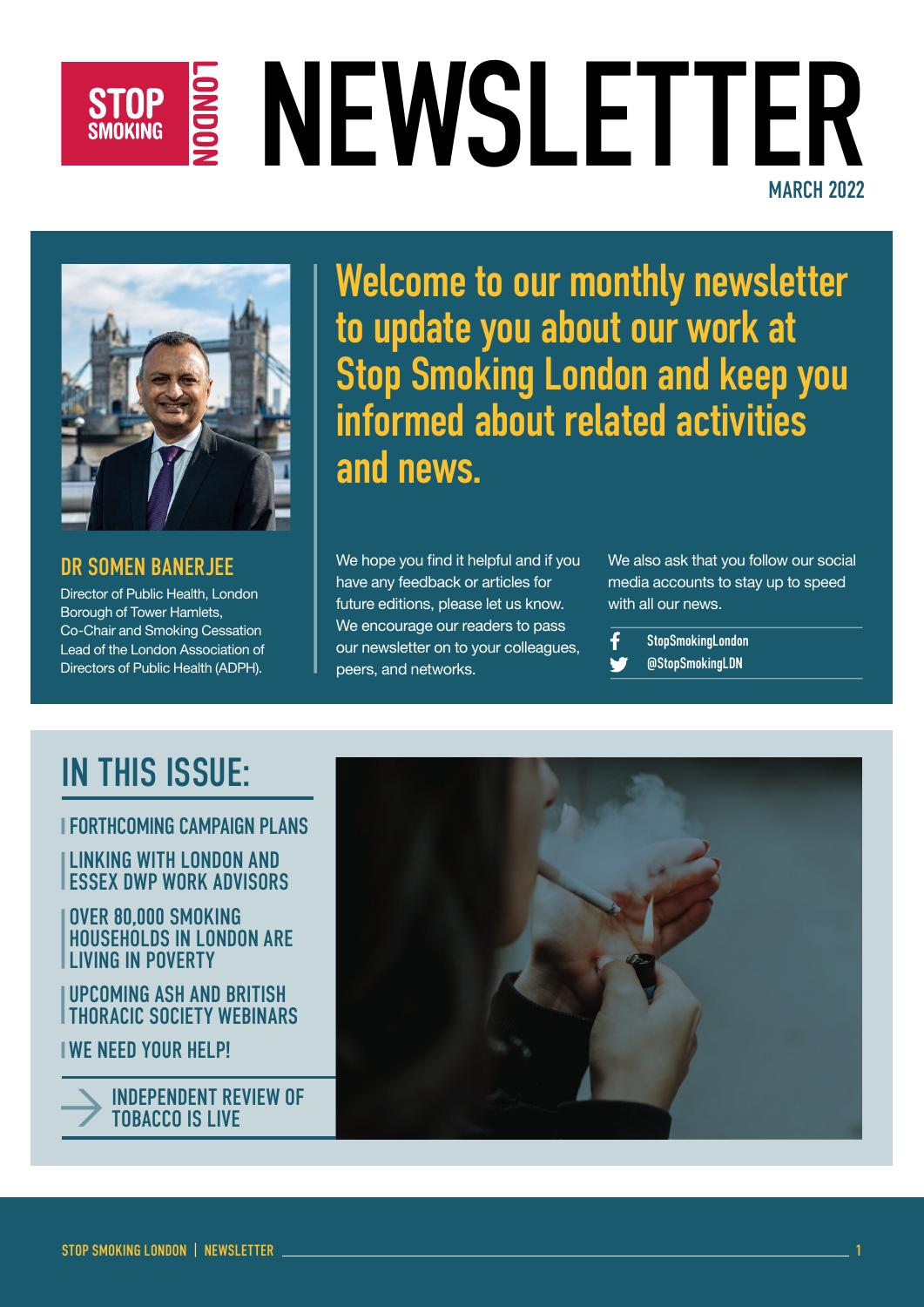## Forthcoming campaign plans



Stop Smoking London is supporting ASH's national campaign Today is the Day on 9th March. It will feature videos from two London-based clinicians: Dr Shanika Sharma who is a GP and Mr Paritosh Sharma, Consultant Vascular Surgeon.

Smokers in London will be advised to search 'stop smoking London' and reminded that you're three

times as likely to stop smoking with the support of your local stop smoking service. We have developed a [partner pack](https://stopsmokinglondon.com/downloads/SSLNSDSocials.zip) and will be adding to it over the weeks ahead and sharing it widely. We are also creating a 'Partner Resources' section on our website to make it easier for you to access, find and download more assets and toolkits.

#### Linking with London and Essex DWP work advisors

Our Programme Director, Tracy Parr, has been meeting with DWP work advisors to discuss and understand the potential of closer working to help identify smokers and signpost them to smoking cessation services. DWP work advisors are responsible for helping individuals and their families towards financial independence through work and enabling them to claim the support they need as they progress. Part of their role is also to refer people to appropriate help and support and the initial feedback from the group has been overwhelmingly positive. A key opportunity is a link to ["Making Every Contact Count"](https://www.mecclink.co.uk/london/smoking/) – using all contact opportunities with individuals to encourage health promotion. So, watch this space we hope to have more news about further collaborations and joined up working to reach as many smokers as possible and ensure they are aware of the support available.

Over 80,000 smoking households in London are living in poverty

Recent analysis of national data commissioned by charity Action on Smoking and Health (ASH) found that the proportion of smokers living in poverty is 82,000 in London. The new breakdown shows that in England as a whole, 31% of households containing smokers, live in poverty once spending on smoking is accounted for, whereas in London it is 17%.

The link between smoking and disadvantage is well established, but this new analysis highlights how the impact of smoking on local communities is compounded in regions where household incomes are also lower. Local breakdown and further regional and local data available [here.](https://ash.org.uk/wp-content/uploads/2022/02/Up-in-smoke_how-tobacco-drives-economic-and-health-inequalities-dashboard.zip)